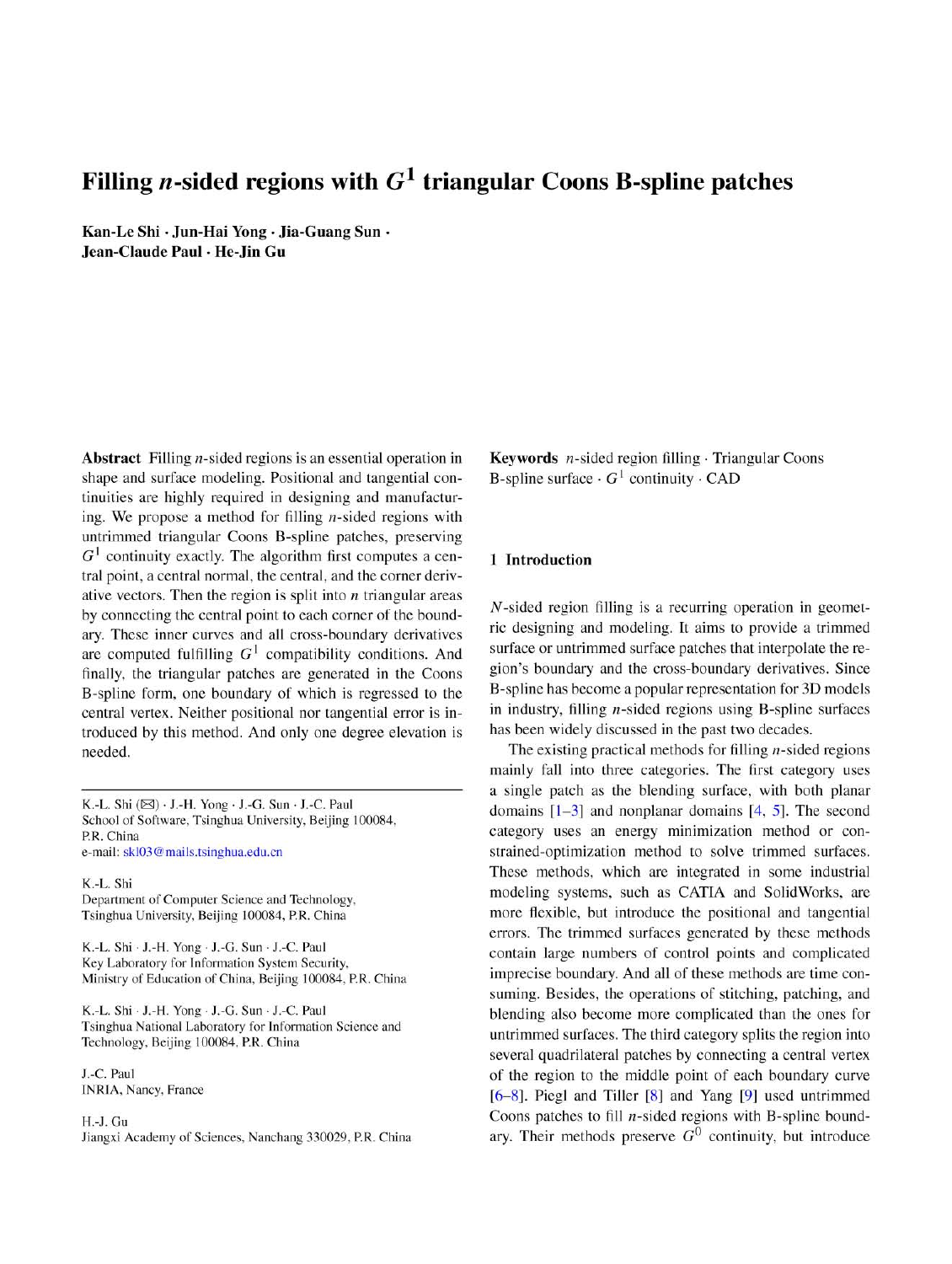tangential error on the boundary and the inner curves, incurring the well-known *twist compatibility problem*. Besides, subdivision surfaces are also used to fill *n*-sided regions. Karčiauskas and Peters [[10](#page-8-0)] introduced a bicubic polar subdivision scheme with  $C<sup>1</sup>$  continuity, and it was extended to  $C<sup>2</sup>$  [\[11](#page-8-0), [12](#page-8-0)]. The main target of these methods is to smooth meshes. Continuity between the subdivision surface and the neighboring surfaces is still a challenge in applying their methods to vertex blending. Hwang [[13\]](#page-8-0) directly used subdivision surfaces to fill holes with *G*<sup>1</sup> continuity. Li  $[14]$  $[14]$  then achieved  $C^2$  continuity. The mass computation and large memory assignment were also introduced by these methods. Thus, these non-NURBS/B-spline methods have rarely been applied in industrial CAD/CAM systems.

Positional and tangential continuities are highly required in the phases of designing and manufacturing. For industrial application, B-spline/NURBS compatibility should also be considered. But most popular methods incur positional or tangential errors. The aim of this paper is to provide a method for filling *n*-sided regions with *n* triangular untrimmed B-spline surfaces, preserving  $G^0$  and  $G^1$  continuities exactly. All curves and surfaces are represented in standard B-spline form. This method has the following advantages over the existing ones:

- $G^0$  and  $G^1$  continuities are achieved exactly. There is no positional nor tangential error on the common boundary of adjacent patches. It also has theoretical and practical value of handling the twist compatibility problem for incompatible corners without introducing error.
- The degree of the generated surface is only one larger than the degree of corresponding boundary curve.
- The generated surfaces are simple, as they are all untrimmed Coons B-spline surfaces, which benefit data exchange. The required storage space of our method is usually smaller than the existing methods of the second category.
- This method has geometric parameters to control the shape and the quality of the generated patches.
- Since the algorithm contains no iteration or large matrix calculation, it is efficient.

The organization of the remaining paper is as follows. In Sect. 2, the main framework of the algorithm is presented. Section [3](#page-2-0) focuses on how to compute a central point, a central normal, and the central derivative vectors. Section [4](#page-3-0) contains details on how to generate inner curves and all cross-boundary derivatives. In Sect. [5,](#page-5-0) Coons patches are computed. Examples in Sect. [6](#page-5-0) underline the advantages of this method. And finally, Sect. [7](#page-8-0) concludes the paper.



**Fig. 1** The input boundary and its cross-boundary derivatives:  $D_Q^i(u)$ are the boundary curves and  $D_v^i(u)$  are the cross-boundary derivative curves, where  $i = 0, 1, \ldots, 4$ 

### **2 Algorithm framework**

In this paper, all the boundary curves and their derivative curves are represented in B-spline form as follows:

$$
D_w^i(u) = \sum_{r=0}^{p_i} N_{r, p_i}(u) D_w^i[r],
$$
  
\n $i = 0, 1, ..., n - 1; w \in \{O, v\}; u \in [0, 1],$  (1)

where  $N_{p_i,r}(t)$  is the B-spline basis function, *i* is the subscript of the boundary, and  $w$  is the type of crossboundary derivatives (*O* denotes the zeroth-order derivative, or the boundary position, and *v* denotes the 1st-order crossboundary derivative). In the rest of the paper, the square brackets always denote the subscript of one curve's control points. As shown in Fig. 1, the positive parametric *u*direction of the boundary is anticlockwise, and the corresponding *v*-direction is pointing to the center of the *n*-sided region. The boundary conditions can be manually specified or derived from the neighboring surfaces. We denote

$$
D_{\underbrace{u\ldots u}_{s}}^{i}w \stackrel{\Delta}{=} \frac{\partial^{s} D_{w}^{i}}{\partial u^{s}},
$$

where *w* in the left part can be omitted if  $w = 0$ .

Piegl and Tiller's method [\[8](#page-8-0)] requires that

*,*

$$
\begin{cases}\nD_u^i(1) = \alpha_i D_v^j(0) \\
D_v^i(1) = \beta_i D_u^j(0)\n\end{cases}
$$

where  $j = (i + 1) \text{ mod } n$ , and  $\alpha_i, \beta_i \in \mathbb{R}$ . This limitation is overcome by our algorithm. An along-boundary derivative vector and the corresponding cross-boundary derivative vector (e.g.,  $D_u^i(1)$  and  $D_v^j(0)$ ) do not need to be parallel. Instead, these four vectors only need to be coplanar. That is,

rank
$$
[D_u^i(1), D_v^j(0), D_v^i(1), D_u^j(0)] < 3.
$$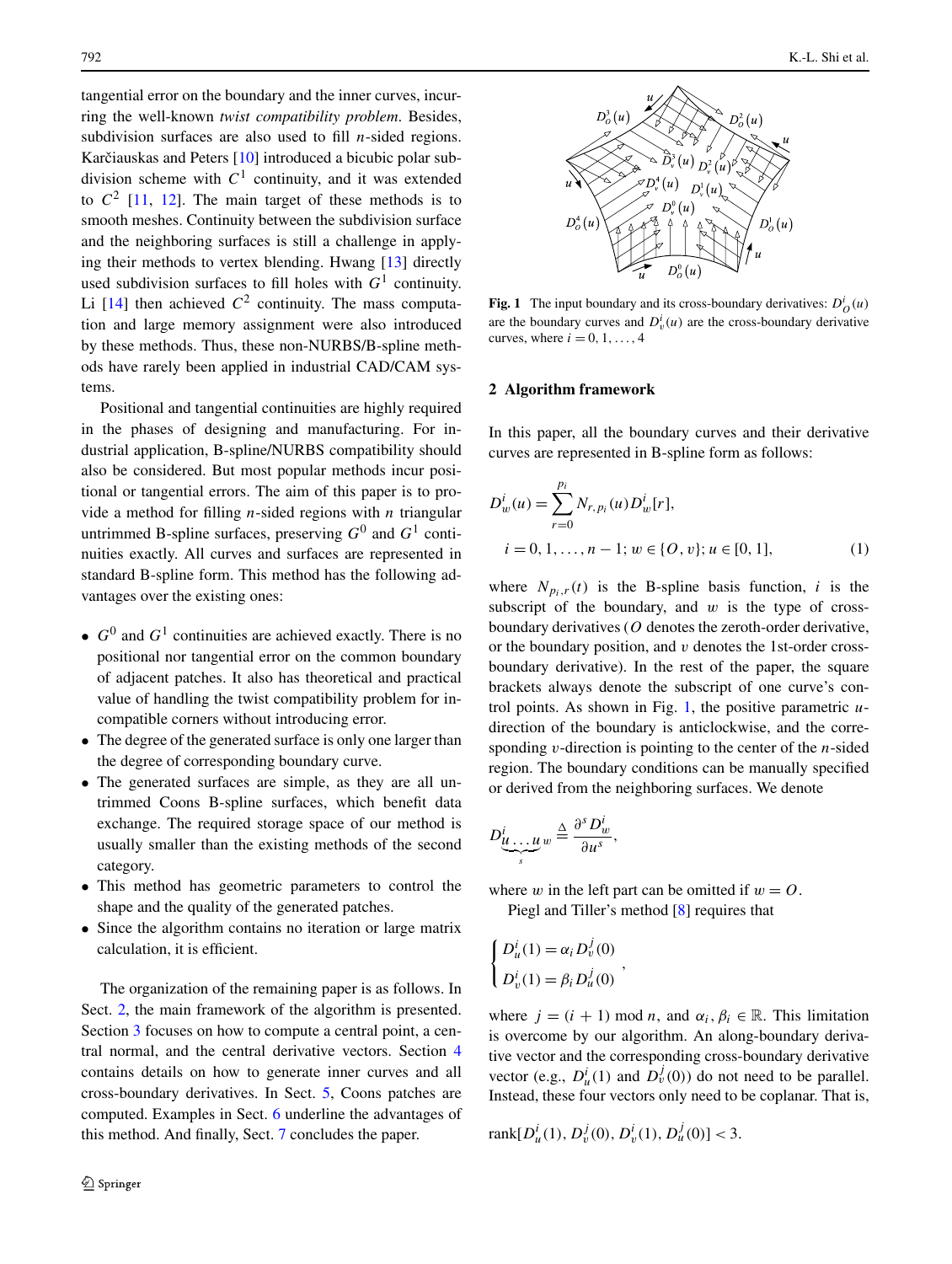<span id="page-2-0"></span>

**Fig. 2** Central point *O*, central normal vector *N*, the corner derivative vectors  $D_{ij}$ , the central derivative vectors  $V_{ij}$ , and the inner curves  $I_{ij}$ of the triangular partition

We denote

 $j = (i + 1) \text{ mod } n$ , and,  $k = (i + n - 1) \text{ mod } n$ .

The main steps of the algorithm are as follows (see Fig. 2).

- 1. Compute a central point *O* and a central normal vector *N* of the region using the specified boundary conditions (discussed in Sect. 3).
- 2. Compute the central derivative vectors  $V_{ij}$  and the corner derivative vectors  $D_{ij}$  (discussed in Sect. 3).
- 3. Solve compatibility conditions for each corner of triangular patches to construct inner curves  $I_{ij}$  and the corresponding cross-boundary derivatives  $L_{ij}$ ,  $R_{ij}$ ,  $B_{ij}$  and  $C_{ij}$  (discussed in Sect. [4](#page-3-0)). These derivative curves and the boundary curves of the triangular subregions fulfill all  $G<sup>1</sup>$  compatibility conditions exactly.
- 4. Construct the final Coons patches with fully compatible boundary conditions constructed in the previous step (discussed in Sect. [5\)](#page-5-0).

In the following sections, the details of these steps are derived.

#### **3 Central point, central normal and derivative vectors**

The central point and the central normal vector (see Fig. 2) can be computed using Piegl and Tiller's [[8\]](#page-8-0) method. That is,

$$
l_i = \frac{1}{4} \left( \|D_O^j(1) - D_O^j(0)\| + \|D_O^k(1) - D_O^k(0)\| \right),
$$
  
\n
$$
O = \frac{1}{n} \sum_{i=0}^{n-1} \left( l_i \operatorname{Norm}(D_V^i(0.5)) + D_O^i(0.5) \right),
$$
  
\n
$$
N = \operatorname{Norm} \left( \frac{1}{n} \sum_{i=0}^{n-1} \left( D_O^i(0.5) - O \right) \times \left( D_O^j(0.5) - O \right) \right),
$$



**Fig. 3** Computing central and corner derivative vectors:  $O'$  is the projection of *O* to the plane spanned by  $D^i_u(1)$  and  $D^j_u(0)$ , and  $C'_{ij}$  is the projection point of the corner  $C_{ij}$  to the central tangential plane

where Norm $(\mathbf{x}) = \mathbf{x}/\|\mathbf{x}\|$ . In application,  $(O, N)$  plays a decisive role in controlling the shape of the patches. This algorithm, as simple as it is, almost always yields an acceptable central point and normal [\[8](#page-8-0)]. The formulae above only provide an optional (or default) setting. These two vectors also can be specified interactively by designers.

Once *O* and *N* are decided, we can compute the two kinds of important derivative vectors: (a) the corner derivative vector  $D_{ij}$ , which is the derivative vector of the corresponding inner curve  $I_{ij}(v)$  at the corner point; and (b) the central derivative vector  $V_{ij}$ , which is the derivative vector at the central point (see Figs. 2 and 3).  $D_{ij}$  divides the corresponding corner into two symmetrical parts. Thus, the direction of *Dij* is

$$
\tilde{D}_{ij} = \text{Norm}\left(-\text{Norm}(D_u^i(1)) + \text{Norm}(D_u^j(0))\right).
$$

Denote the plane spanned by the two along-boundary derivative vectors  $D^i_u(1)$  and  $D^j_u(0)$  is  $\Pi$ , and  $O'$  is the projection point of  $O$  to this plane. We choose one  $D_{ij}$ , which makes the distance between  $(C_{ij} + D_{ij})$  and  $O'$  the closest (see Fig. 3). Thus, we have

$$
D_{ij} = \tilde{D}_{ij} \cdot (\tilde{D}_{ij} \cdot (O - C_{ij})),
$$

where  $C_{ij} = D^i_O(1) = D^j_O(0)$ .  $V_{ij}$  can be chosen analogously. We project the corner point  $C_{ij}$  to the central tangential plane. Then, the vector from the projection point  $C'_{ij}$ to the central point  $O$  is  $V_{ij}$ . That is,

$$
V_{ij} = (O - C_{ij}) - N \cdot ((O - C_{ij}) \cdot N).
$$

The algorithm for computing *Dij* and *Vij* ensures that *Dij* is always the angular bisector of the corner, and that the negative direction of  $V_{ij}$  is always pointing to the corner.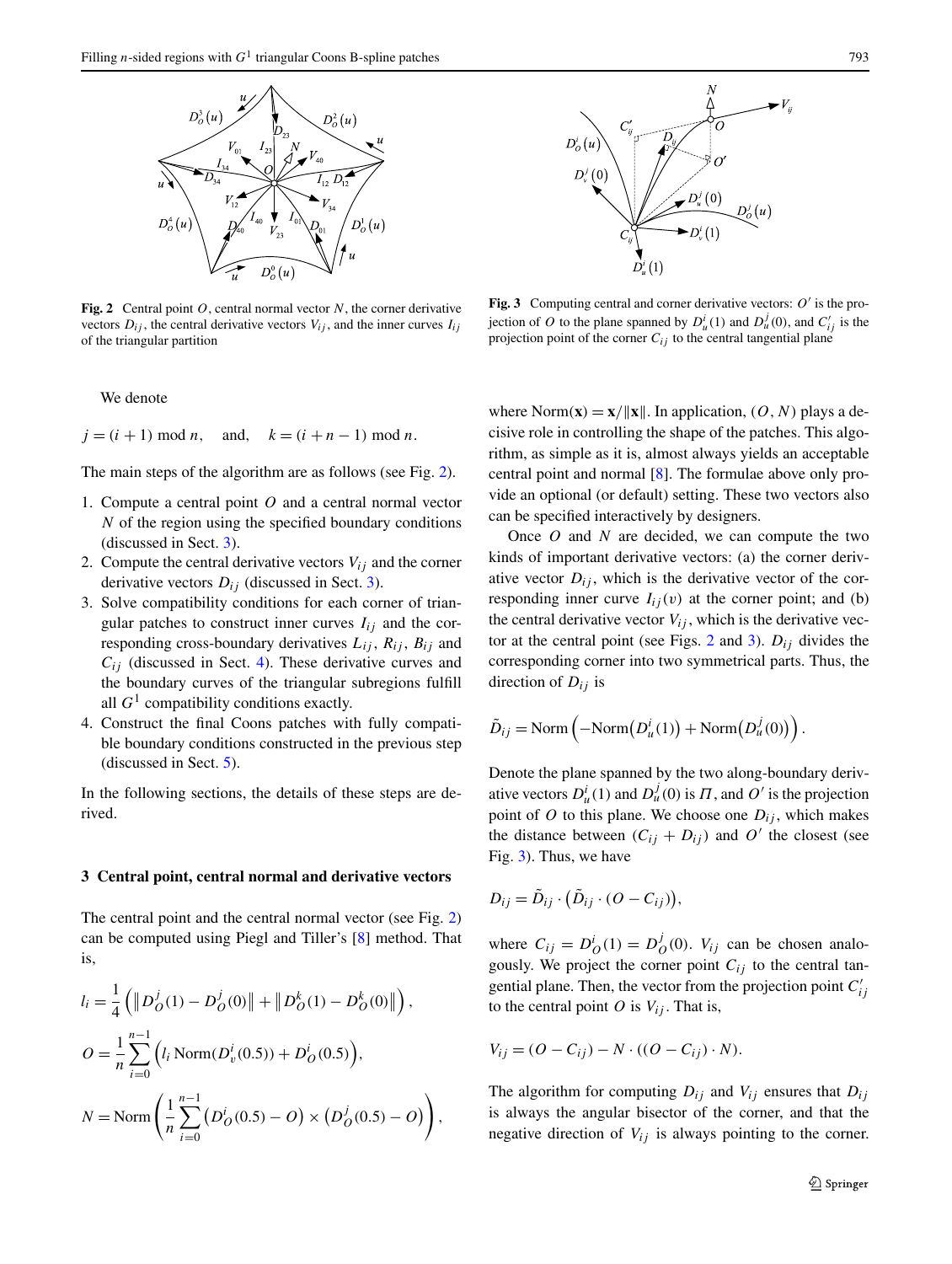<span id="page-3-0"></span>

**Fig. 4** A triangular patch and its cross-boundary derivatives:  $D^i_O(u)$ ,  $I_{ij}(v)$ , *O*, and  $I_{ki}(v)$  are the boundary curves; and  $B_i(u)$ ,  $L_{ij}(v)$ ,  $C_i(u)$ , and  $R_{ij}(v)$  are their corresponding cross-boundary derivative curves

In the author's experience, that yields logical and acceptable results.

#### **4 Inner curves and cross-boundary derivatives**

Since *O*, *N*,  $D_{ij}$ , and  $V_{ij}$  are all computed in the previous section, the inner curves and cross-boundary derivative curves of each triangular patch are discussed in this section. As shown in Fig. 4, we represent the triangular Bspline surface using a standard quadrilateral B-spline form, one boundary of which is regressed to the central point *O*. The cross-boundary derivative curves of the four boundary, which are  $L_{ij}(v)$ ,  $R_{ij}(v)$ ,  $B_i(u)$ , and  $C_i(u)$ , should satisfy  $G<sup>1</sup>$  compatibility conditions. In this section, we solve these constraints in order to get sufficient boundary conditions for constructing these curves.

First, we denote a group of curves  $T_{ij}(v)$ , which are named the *common cross-boundary derivative curves*. And, we suppose that

$$
L_{ij}(v) = p_{ij}(v)I'_{ij}(v) + q_{ij}(v)T_{ij}(v),
$$
\n(2)

$$
R_{ij}(v) = r_{ij}(v)I'_{ij}(v) + s_{ij}(v)T_{ij}(v),
$$
\n(3)

where  $p_{ij}(v)$ ,  $q_{ij}(v)$ ,  $r_{ij}(v)$  and  $s_{ij}(v)$  are all scalar functions. The following equation can be derived from (2) and (3). That is,

$$
s_{ij}(v)L_{ij}(v) - q_{ij}(v)R_{ij}(v)
$$
  
= 
$$
(s_{ij}(v)p_{ij}(v) - q_{ij}(v)r_{ij}(v))I'_{ij}(v).
$$

Thus, the two cross-boundary derivatives  $L_{ij}(v)$  and  $R_{ij}(v)$ , and the along-boundary derivative  $I'_{ij}(v)$ , are always coplanar. According to the  $G^1$ -continuity condition  $[15-17]$ , Equations (2) and (3) ensure that the adjacent patches are always  $G^1$ -continuous on the common boundary  $I_{ij}(v)$ . Con-

sidering about numerical stability, we need to keep  $I'_{ij}(v)$ and  $T_{ii}(v)$  approximately orthogonal. Thus, we choose

$$
\begin{cases}\nT_{ij}(0) = \text{Norm}(D_{ij} \times N_{ij}) \\
T_{ij}(1) = \text{Norm}(V_{ij} \times N)\n\end{cases}
$$
\n(4)

where  $N_{ij} = D_v^i(1) \times D_v^j(0)$ .

Since we use ordinary B-spline surface to represent the triangular patch, we assume that  $C_i(u)$  is the cross-boundary derivative curve of the regressive boundary at *O*, and that  $B_i(u)$  is the cross-boundary derivative curve on the corresponding boundary  $D^i_O(u)$ . Then suppose that

$$
C_i(u) = -V_{ki}(1-u) - V_{ij}u,B_i(u) = \alpha_i(u)D_u^i(u) + \beta_i(u)D_v^i(u),
$$
\n(5)

where

$$
\begin{cases}\n\alpha_i(u) = \alpha_i^{(0)}(1-u) + \alpha_i^{(1)}u \\
\beta_i(u) = \beta_i^{(0)}(1-u) + \beta_i^{(1)}u\n\end{cases},
$$
\n
$$
\begin{cases}\n[\alpha_i^{(0)}, \beta_i^{(0)}]^{\mathrm{T}} = \tilde{\sigma}_{D_u^i(0), D_v^i(0)}(D_{ki}) \\
[\alpha_i^{(1)}, \beta_i^{(1)}]^{\mathrm{T}} = \tilde{\sigma}_{D_u^i(1), D_v^i(1)}(D_{ij})\n\end{cases}.
$$

 $\tilde{\sigma}_{A,B}(x)$  is an linear mapping operator, which returns the coordinate values of **x** in the space spanned by **A** and **B**. That is  $[a, b]$ <sup>T</sup> =  $\tilde{\sigma}_{A, B}(x)$ , satisfying that  $aA + bB + c(A \times B) = x$ . The definition of  $B_i(u)$  ensures that (a) the generated patch is  $G<sup>1</sup>$ -continuous with the specified boundary (it can be proved analogously to the proof above of the two adjacent patches), and that (b)  $B_i(0) = D_{ki}$  and  $B_i(1) = D_{ij}$ . Then we list all compatibility conditions below.

**Positional compatibility** requires that

$$
\begin{cases}\nI_{ij}(1) = O \\
I_{ij}(0) = C_{ij} = D_O^i(1) = D_O^j(0)\n\end{cases}.
$$

**Tangential compatibility at the central point** requires that

$$
\begin{cases}\nC_i(0) = -I'_{ki}(1) = -V_{ki} \\
C_i(1) = -I'_{ij}(1) = -V_{ij} \\
L_{ij}(1) = p_{ij}(1)I'_{ij}(1) + q_{ij}(1)T_{ij}(1) = 0 \\
R_{ij}(1) = r_{ij}(1)I'_{ij}(1) + s_{ij}(1)T_{ij}(1) = 0\n\end{cases}
$$

So, we have

$$
p_{ij}(1) = q_{ij}(1) = r_{ij}(1) = s_{ij}(1) = 0.
$$
\n(6)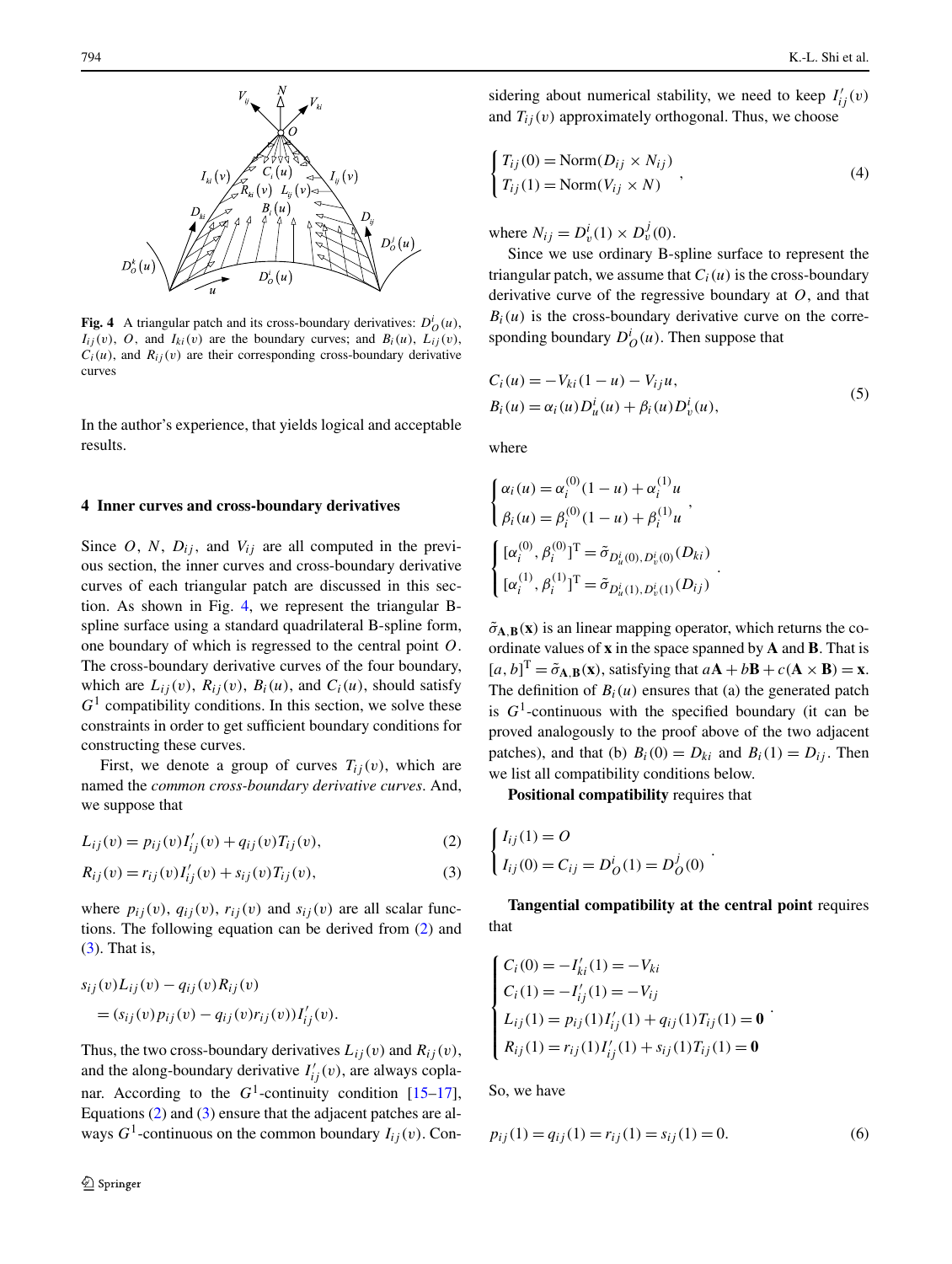**Tangential compatibility at the corner point** requires that

$$
\begin{cases}\nB_i(0) = I'_{ki}(0) = D_{ki} \\
B_i(1) = I'_{ij}(0) = D_{ij} \\
L_{ij}(0) = p_{ij}(0)I'_{ij}(0) + q_{ij}(0)T_{ij}(0) = -D^i_u(1) \\
R_{ij}(0) = r_{ij}(0)I'_{ij}(0) + s_{ij}(0)T_{ij}(0) = D^j_u(0)\n\end{cases}.
$$

And we assume that  $I'_{ij}(0) = D_{ij}$ . Thus, we have

$$
\begin{cases} [p_{ij}(0), q_{ij}(0)]^{\mathrm{T}} = \tilde{\sigma}_{D_{ij}, T_{ij}(0)}(-D^i_u(1)) \\ [r_{ij}(0), s_{ij}(0)]^{\mathrm{T}} = \tilde{\sigma}_{D_{ij}, T_{ij}(0)}(D^j_u(0)) \end{cases}.
$$

**Twist compatibility at the central point** requires that

$$
\begin{cases} C_i'(1) + L_{ij}'(1) = 0 \\ C_j'(0) - R_{ij}'(1) = 0 \end{cases}.
$$

Uniting  $(2)$  $(2)$ ,  $(3)$  $(3)$ , and  $(6)$  $(6)$ , we have

$$
\begin{cases} p'_{ij}(1)I'_{ij}(1) + q'_{ij}(1)T_{ij}(1) + q_{ij}(1)T'_{ij}(1) = -C'_{i}(1) \\ r'_{ij}(1)I'_{ij}(1) + s'_{ij}(1)T_{ij}(1) + s_{ij}(1)T'_{ij}(1) = C'_{j}(0) \end{cases}
$$

where  $I'_{ij}(1) = V_{ij}$ , and  $T_{ij}(1)$  is defined by [\(4](#page-3-0)). Note that  $I'_{ij}(1)$ ,  $\overline{T}_{ij}(1)$ ,  $C'_{i}(1)$ , and  $C'_{j}(0)$  are coplanar. Thus, we can assume  $T'_{ij}(1) = 0$ . Accordingly, we have

$$
\begin{cases}\n[p'_{ij}(1), q'_{ij}(1)]^{\mathrm{T}} = \tilde{\sigma}_{I'_{ij}(1), T_{ij}(1)}(V_{ki} - V_{ij}) \\
[r'_{ij}(1), s'_{ij}(1)]^{\mathrm{T}} = \tilde{\sigma}_{I'_{ij}(1), T_{ij}(1)}(V_{jt} - V_{ij})\n\end{cases}
$$

where  $t = (j + 1) \text{ mod } n$ .

**Twist compatibility at the corner point** requires that

$$
\begin{cases} L'_{ij}(0) = -B'_i(1) \\ R'_{ij}(0) = B'_j(0) \end{cases}.
$$

Expanding the expressions of  $L'_{ij}(0)$  and  $R'_{ij}(0)$ , we have

$$
\begin{cases} p'_{ij}(0)I'_{ij}(0) + q'_{ij}(0)T_{ij}(0) = X_i \\ r'_{ij}(0)I'_{ij}(0) + s'_{ij}(0)T_{ij}(0) = Y_i \end{cases}
$$
\n(7)

where

$$
\begin{cases}\nX_i = -B'_i(1) - p_{ij}(0)I''_{ij}(0) - q_{ij}(0)T'_{ij}(0) \\
Y_i = B'_j(0) - r_{ij}(0)I''_{ij}(0) - s_{ij}(0)T'_{ij}(0)\n\end{cases} \tag{8}
$$

Equation (7) has solution if and only if  $I'_{ij}(0)$ ,  $T_{ij}(0)$ ,  $X_i$ , and  $Y_i$  are coplanar. To fulfill that condition, we assume that  $X_i$  is the projection of  $-B'_i(1)$  to the plane spanned by

**Table 1** Computed derivative vector values

| Curve       | Derivatives                                                                 |
|-------------|-----------------------------------------------------------------------------|
| $I_{ij}(v)$ | $I_{ij}(0)$ , $I'_{ij}(0)$ , $I''_{ij}(0)$ , $I'_{ij}(1)$ , and $I_{ij}(1)$ |
| $T_{ii}(v)$ | $T_{ij}(0)$ , $T'_{ij}(0)$ , $T'_{ij}(1)$ , and $T_{ij}(1)$                 |
| $p_{ij}(v)$ | $p_{ij}(0)$ , $p'_{ij}(0)$ , $p'_{ij}(1)$ , and $p_{ij}(1)$                 |
| $q_{ij}(v)$ | $q_{ij}(0), q'_{ij}(0), q'_{ij}(1)$ , and $q_{ij}(1)$                       |
| $r_{ij}(v)$ | $r_{ij}(0)$ , $r'_{ij}(0)$ , $r'_{ij}(1)$ , and $r_{ij}(1)$                 |
| $s_{ij}(v)$ | $s_{ij}(0)$ , $s'_{ij}(0)$ , $s'_{ij}(1)$ , and $s_{ij}(1)$                 |

 $I'_{ij}(0)$  and  $T_{ij}(0)$ , and that  $Y_i$  is the projection of  $B'_{j}(0)$  to this plane. That is,

$$
\begin{cases} X_i = [I'_{ij}(0), T_{ij}(0)] \cdot \tilde{\sigma}_{I'_{ij}(0), T_{ij}(0)}(-B'_i(1)) \\ Y_i = [I'_{ij}(0), T_{ij}(0)] \cdot \tilde{\sigma}_{I'_{ij}(0), T_{ij}(0)}(B'_j(0)) \end{cases}.
$$

Thus, (8) can be translated into a linear equation system concerning  $I''_{ij}(0)$  and  $T'_{ij}(0)$ , with the following coefficient matrix:

$$
M_i = \begin{bmatrix} p_{ij}(0) & q_{ij}(0) \\ r_{ij}(0) & s_{ij}(0) \end{bmatrix}.
$$

rank  $M_i$  < 2 if and only if  $L_{ij}(0)$  and  $R_{ij}(0)$  are parallel. That is,  $D^i_u(1)$  and  $D^j_u(0)$  are dependent. Under this condition, the two boundary curves  $D_0^i(u)$  and  $D_0^j(u)$  are  $G^1$ continuously connected, and can be merged into one curve. Thus, we only need to handle the case that  $D_u^i(1)$  and  $D_u^j(0)$ are independent. That is rank  $M_i = 2$ . Thus, the linear equation has only one solution:

$$
\begin{bmatrix} I''_{ij}(0) \\ T'_{ij}(0) \end{bmatrix} = M_i^{-1} \begin{bmatrix} -B'_i(1) - X_i \\ B'_j(0) - Y_i \end{bmatrix}.
$$

And, therefore, we have

$$
\begin{cases}\n[p'_{ij}(0), q'_{ij}(0)]^{\mathrm{T}} = \sigma_{I'_{ij}(0), T_{ij}(0)}(X_i) \\
[r'_{ij}(0), s'_{ij}(0)]^{\mathrm{T}} = \sigma_{I'_{ij}(0), T_{ij}(0)}(Y_i)\n\end{cases}.
$$

In summary, Table 1 lists all derived derivative values. We can create Bézier or B-spline curves using these values as boundary conditions. Taking Bézier form as an example, we have

$$
I_{ij}(v) = \sum_{l=0}^{4} B_{l,4}(v) I_{ij}[l],
$$
\n(9)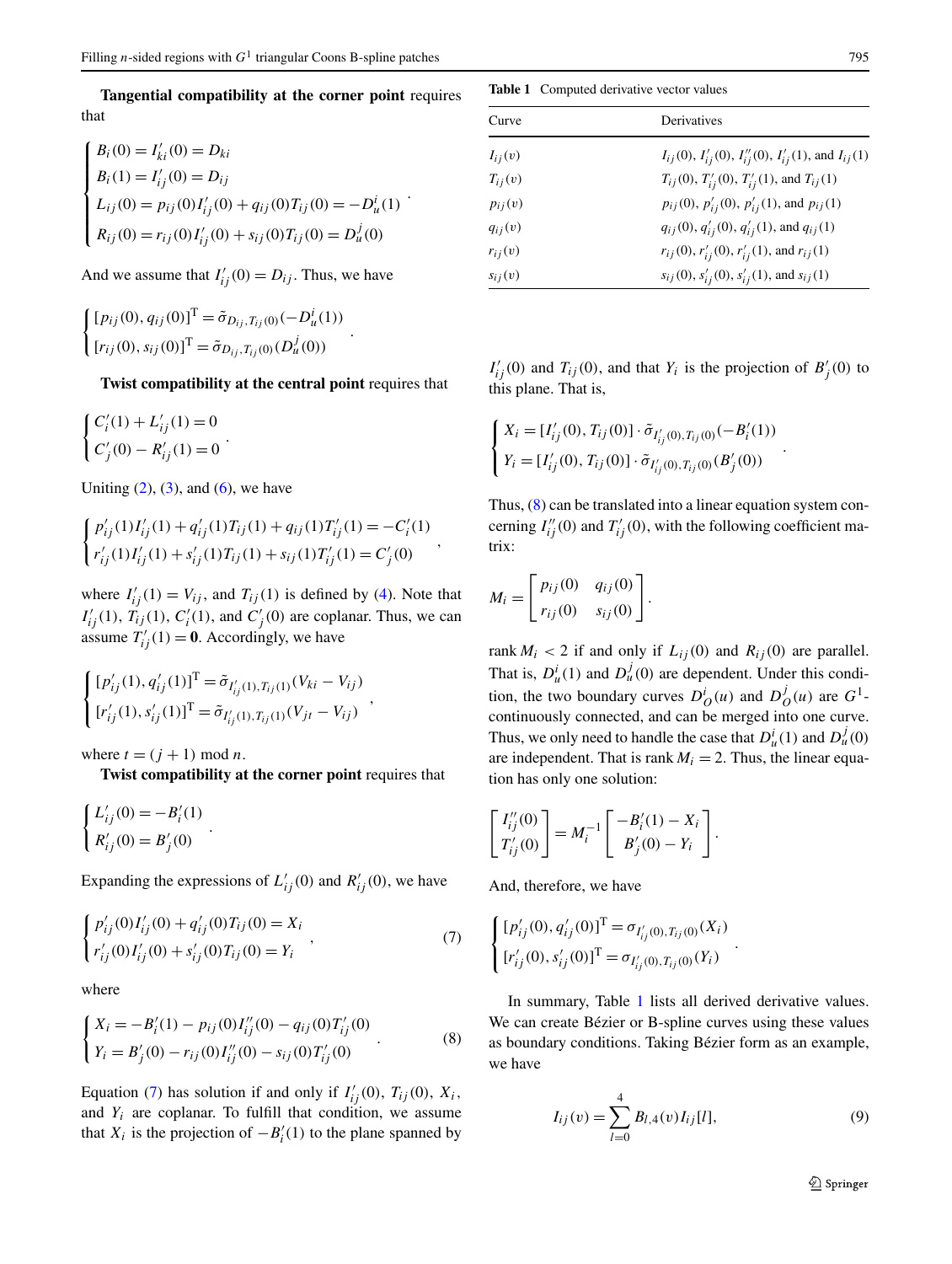<span id="page-5-0"></span>where  $B_{m,i}(v)$  ( $m = 4$ ) is the Bernstein basis function, and

$$
\begin{cases}\nI_{ij}[0] = I_{ij}(0) \\
I_{ij}[1] = I_{ij}(0) + I'_{ij}(0)/4 \\
I_{ij}[2] = I_{ij}(0) + I'_{ij}(0)/2 + I''_{ij}(0)/12 \\
I_{ij}[3] = I_{ij}(1) - I'_{ij}(1)/4 \\
I_{ij}[4] = I_{ij}(1)\n\end{cases}
$$

Analogously, we have the Bézier form of the other curves, and those are

$$
\Gamma_{ij}(v) = \sum_{l=0}^{3} B_{l,3}(v) \Gamma_{ij}[l],
$$

where  $\Gamma \in \{T, p, q, r, s\}$ , and

$$
\begin{cases}\n\Gamma_{ij}[0] = \Gamma_{ij}(0) \\
\Gamma_{ij}[1] = \Gamma_{ij}(0) + \Gamma'_{ij}(0)/3 \\
\Gamma_{ij}[2] = \Gamma_{ij}(1) - \Gamma'_{ij}(1)/3 \\
\Gamma_{ij}[3] = \Gamma_{ij}(1)\n\end{cases}.
$$

Thus,  $L_{ij}(v)$ ,  $R_{ij}(v)$ , and  $B_i(u)$  can be computed using Bspline addition and multiplication operators [\[18](#page-8-0)], according to their definitions  $(2)$  $(2)$ ,  $(3)$ , and  $(5)$  $(5)$ . Since the degree of the boundary is only raised by one (see Formula [\(5](#page-3-0))), and the maximum degree of the curves above is 6, the degree of the finally constructed surface is  $((d_i + 1), 6)^1$ , where  $d_i$  is the degree of the corresponding boundary curve. We can also construct these curves using two-degree *uniform B-spline* so that the degree of the constructed surface can be reduced to  $((d_i + 1), 4)$ . That is,

$$
\Gamma_{ij}(v) = \sum_{l=0}^{3} N_{l,2}(v) \Gamma_{ij}[l],
$$

where  $\Gamma \in \{T, p, q, r, s\}$ , the knot vector is  $\{0, 0, 0, 1/2,$ 1*,* 1*,* 1}, and

$$
\begin{cases}\n\Gamma_{ij}[0] = \Gamma_{ij}(0) \\
\Gamma_{ij}[1] = \Gamma_{ij}(0) + \Gamma'_{ij}(0)/4 \\
\Gamma_{ij}[2] = \Gamma_{ij}(1) - \Gamma'_{ij}(1)/4 \\
\Gamma_{ij}[3] = \Gamma_{ij}(1)\n\end{cases}
$$

## **5 Surface form**

For each triangular patch (see Fig. [4](#page-3-0)), the boundary curves and the corresponding cross-boundary derivative curves are

**Table 2** The boundary conditions of the *i*th patch (all positive parametric directions are anticlockwise)

| Boundary No. | Boundary curve         | Derivative curve      |  |
|--------------|------------------------|-----------------------|--|
| #0           | $D_Q^i(u)$             | $B_i(u)$              |  |
| #1           | $I_{ij}(v)$            | $L_{ii}(v)$           |  |
| #2           | 0                      | Inverse $(C_i(u))$    |  |
| #3           | Inverse( $I_{ki}(v)$ ) | Inverse $(R_{ki}(v))$ |  |

computed in the previous section. They are the boundary conditions of the final patches. We list these conditions in Table 2, where Inverse is a B-spline operator, satisfying

Inverse  $(\Gamma(t)) = \Gamma(1 - t)$ .

Since the construction method of these curves ensures that there is no compatibility problem in the corner, we can directly create Coons B-spline patches using the boundary and cross-boundary derivative conditions (see [[8\]](#page-8-0) and [[19\]](#page-8-0)). And these Coons surfaces are the final patches, interpolating all boundary conditions and  $G<sup>1</sup>$ -continuity conditions. They are  $G<sup>1</sup>$  connected exactly, and has  $G<sup>1</sup>$ -continuity with the *n*-sided boundary.

## **6 Examples**

Example 1 is a classical example of filling a six-sided hole, which is often called *three-convex-three-concave hole* (see Fig. [5](#page-6-0)). This can be constructed by blending the common corner vertex of three cubes. The inner curves are in fourdegree Bézier form. And all cross-boundary derivatives are seven-control-point four-degree B-spline curves. Since the degree of the boundary curves is 2, and the resulting surfaces are in the *(*4*,* 4*)*-degree B-spline form. Figure [5](#page-6-0) (a) shows the rendered boundary surfaces and these triangular patches. There is no positional nor tangential error between adjacent surfaces. Figure [5](#page-6-0) (b) presents the isoparametric meshes, and all these curves are continuous. The reflection lines (Fig. [5](#page-6-0) (c)) show the  $G<sup>1</sup>$  continuity of the generated patches, since there is no  $G^0$ -discontinuous point anywhere in the figure.

Our algorithm also can be applied to irregular *n*-sided holes. Example 2 is an irregular three-sided hole filling instance. The specified boundary conditions are all in threedegree B-spline form. Figure  $6$  (a) shows the rendered result of the triangular blending patches and the boundary surfaces. And Fig. [6](#page-6-0) (b) is the corresponding isoparametric curves. Figure  $6$  (c) shows the zebra stripes chart<sup>2</sup> of

<sup>&</sup>lt;sup>1</sup>In this paper,  $(d_u, d_v)$ -degree means in *u*-direction, the degree of the parametric surface is  $d_u$ , and in *v*-direction, it is  $d_v$ .

<sup>2</sup>Like reflection lines, the *zebra stripes chart* is also a powerful tool to see small changes in a surface, which simulates the reflection of long strips of light on a very shiny surface. The figures are gener-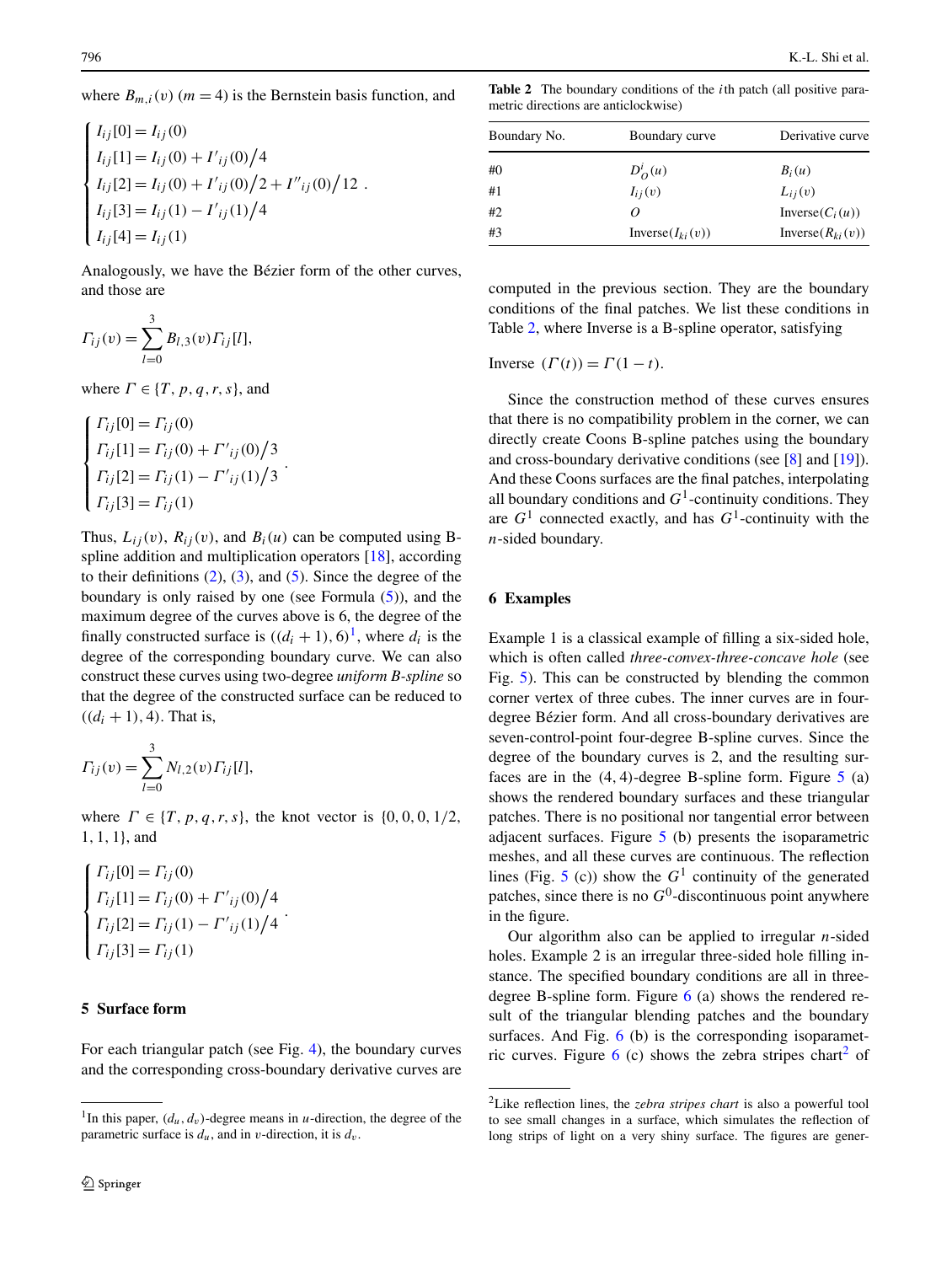<span id="page-6-0"></span>

**Fig. 5** Example 1: filling a six-sided hole. (**a**) Is the rendered patches, with three lights in different directions; these patches are colored differently in (**b**), with their isoparametric curves; (**c**) shows continuous reflection lines, which underline their  $G<sup>1</sup>$  continuity; and in (**d**), all control meshes of these B-spline surfaces are plotted

these surfaces, which also show their  $G<sup>1</sup>$  continuity. The  $G^0$ -continuity of these lines represents the  $G^1$  continuity of these surfaces. Figure  $6$  (d) is the mesh of control points. The resulting surfaces are in the *(*4*,* 4*)*-degree B-spline form. Figure 7 shows two alternative region-filling results of the same boundary condition, with various manually specified central point. Figure [8](#page-7-0) shows comparison results of our method and other industrial modeling systems. The appearance of the generated surfaces by different methods are almost the same. But the corresponding computed errors listed in Table [3](#page-7-0) show that the other methods introduce tangential errors on the boundary, but ours does not.

Figure [8](#page-7-0) shows comparison results of our method and other industrial modeling systems. The appearance of the generated surfaces by different methods are almost the same. But the corresponding computed errors listed in Table [3](#page-7-0) show that the other methods introduce tangential errors on the boundary, but ours does not.

**Fig. 6** Example 2: filling an irregular three-sided corner. (**c**) Shows the zebra stripes chart. It is also a powerful tool to verify the continuity among surface patches like reflection lines



Fig. 7 Various region-filling results of the same boundary condition, generated by specifying different central point manually. (**a**) Shows a concave case and (**b**) shows an asymmetrical case where the central point is set to be closer to the right boundary surface

Example 3 is a five-sided hole filled with 5 triangular Bspline surfaces with incompatible boundary conditions. This case is often generated by blending three orthogonally intersecting edges using different radii (here, we choose 0.8, 1.0, and 0.6). The boundary surfaces are all in *(*2*,* 1*)*-degree B-spline form. And the degree of the generated surfaces is  $(3, 6)$  (see Fig.  $9$  (d)). The reflection lines (Fig.  $9$  (c)) present the  $G<sup>1</sup>$  continuity of the generated patches, since there is no  $G<sup>0</sup>$ -discontinuous point anywhere in the figure.

ated by SolidWorks 2007, using the *spherical map*. "The part appears to be inside a large sphere that is covered on the inside with strips of light. The zebra stripes are always curved (even on flat faces) and display singularities." For more information, please see the web page [http://help.solidworks.com/2010/English/SolidWorks/sldworks/](http://help.solidworks.com/2010/English/SolidWorks/sldworks/Display/HIDD_Zebra_Properties.htm) [Display/HIDD\\_Zebra\\_Properties.htm.](http://help.solidworks.com/2010/English/SolidWorks/sldworks/Display/HIDD_Zebra_Properties.htm)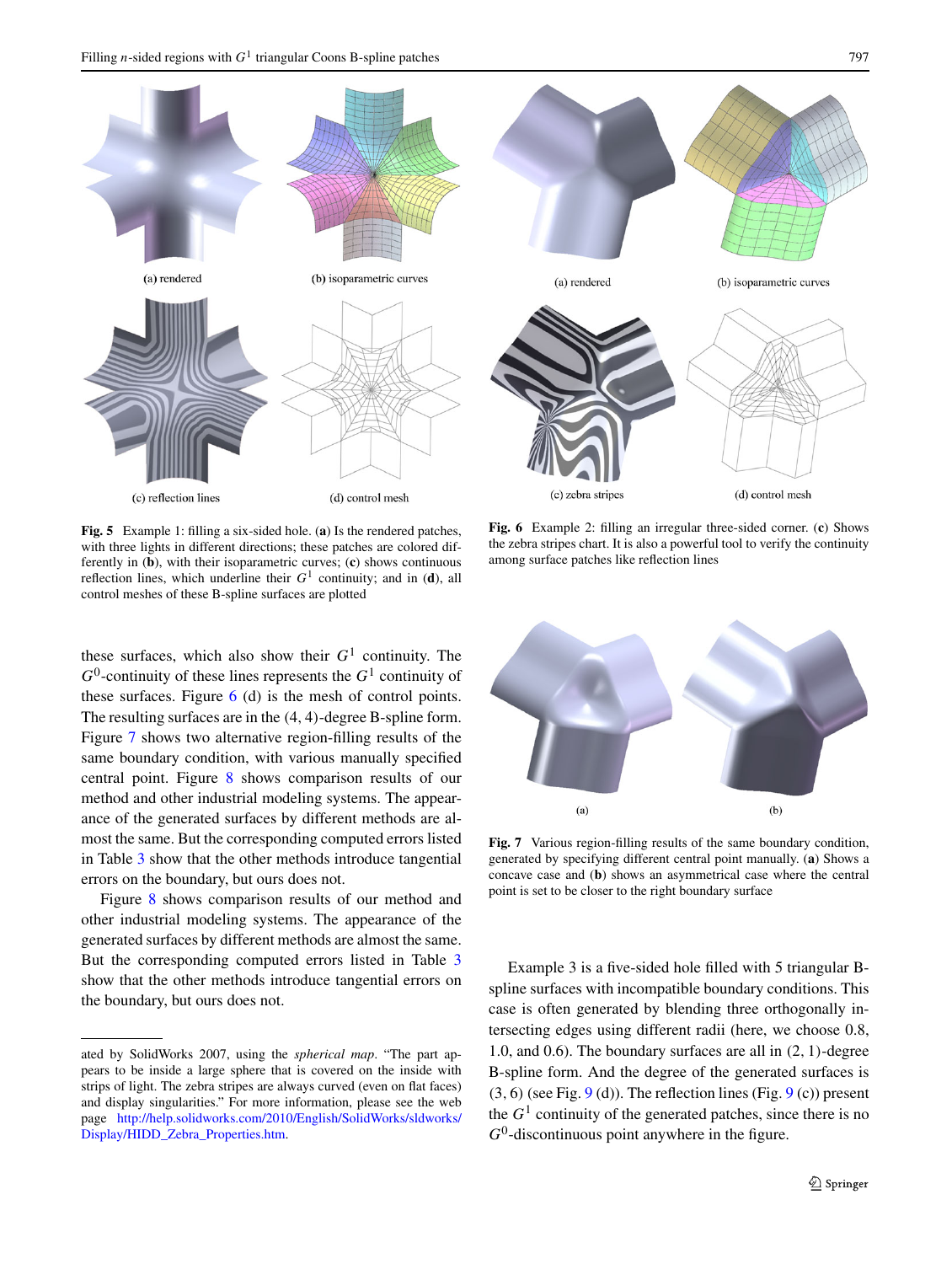<span id="page-7-0"></span>

point

Fig. 8 Error comparison with the surfaces generated by other industrial modeling systems. The vectors in the figures are the normal vectors on the edges. The color gradient of these vectors from *blue* (for

**Table 3** Angular error comparison of our method with SolidWorks 2007, Pro ENGINEER 2002 (Wildfire 3.0), and CATIA V5. These data were generated by SolidWorks 2007

| Angular error       | Maximum        | Mean             |  |
|---------------------|----------------|------------------|--|
| SolidWorks          | $0.10^{\circ}$ | $0.04^\circ$     |  |
| <b>CATIA</b>        | $0.10^{\circ}$ | $0.04^\circ$     |  |
| <b>Pro ENGINEER</b> | $0.03^\circ$   | $< 0.01^{\circ}$ |  |
| Our method          | $0.00^\circ$   | $0.00^\circ$     |  |



**Fig. 9** Example 3: filling a five-sided hole

Example 4 shows a filling result of a randomly generated five-sided hole (and of course, the boundary conditions are incompatible in the corner) (see Fig. 10).

Table [4](#page-8-0) shows the storage space comparison among SolidWorks, Pro ENGINEER, CATIA, and our method. The data in the last row shows the numbers of required control



of two corresponding normal vectors of adjacent surfaces at the same

Fig. 10 Example 4: filling a five-sided random hole

points for the blending surfaces by our method. The first row is for the single trimmed blending surface constructed by SolidWorks 2007 using positional and tangential constraints. CATIA V5 yields analogous results in the second row. The third row is for *n* untrimmed B-spline patches generated by Pro ENGINEER 2002. Our algorithm needs less than 50% storage space of SolidWorks and CATIA, and this rate is even lower compared with the results by Pro ENGI-NEER. Further analysis shows that the rate reduces if the model is more complicated. Our algorithm generates *(*4*,* 4*)* degree surfaces, SolidWorks 2007 and CATIA V5 yield *(*5*,* 5*)*-degree trimmed surfaces, Pro ENGINEER 2002 can generate *(*3*,* 3*)*-degree untrimmed surfaces in IGES format.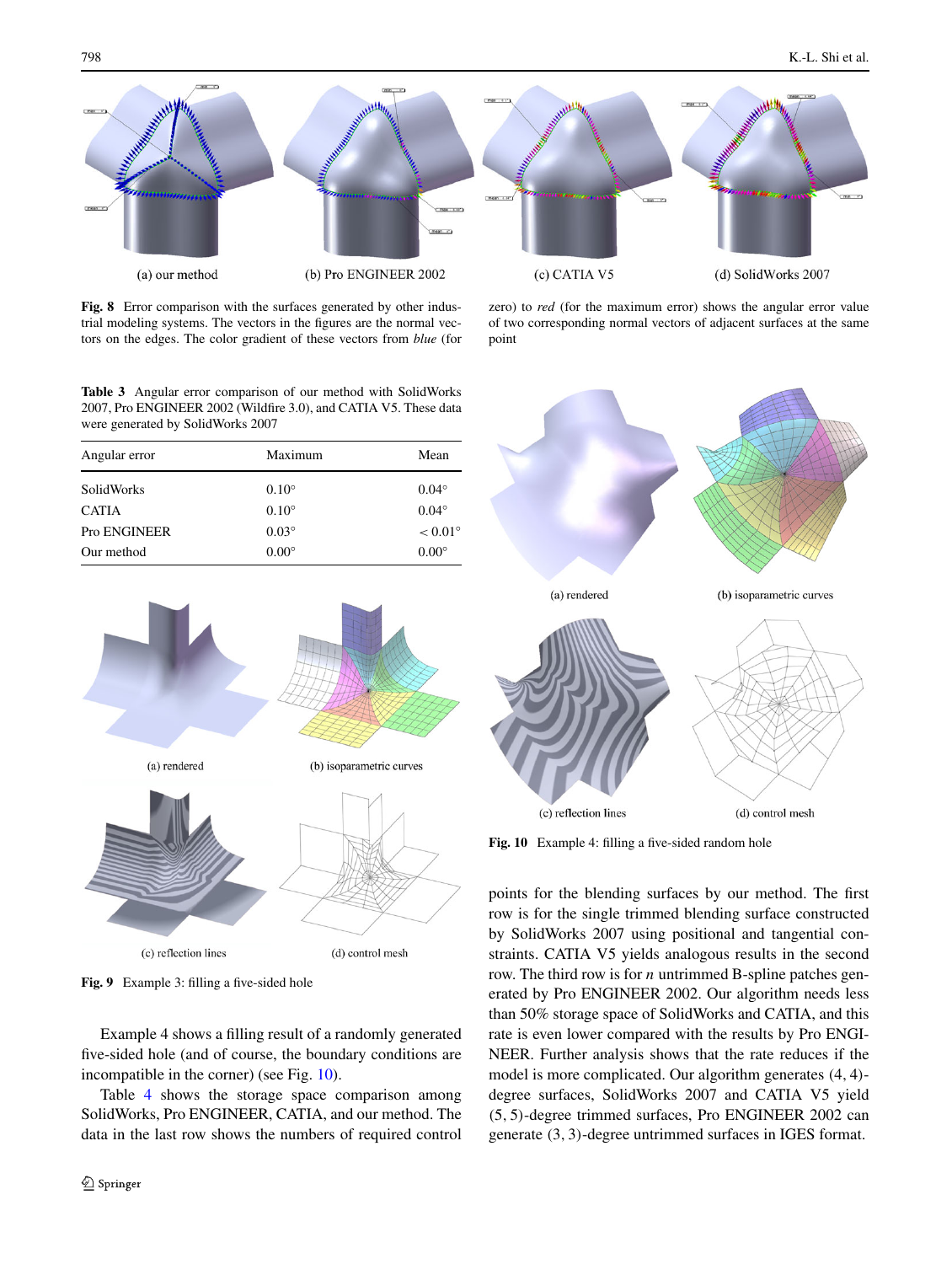<span id="page-8-0"></span>**Table 4** Storage space (control points) comparison among Solid-Works 2007, Pro ENGINEER 2002 (Wildfire 3.0), CATIA V5 and our method

| Algorithm         | Ex. 1 | Ex.2 | Ex.3 | Ex.4 |
|-------------------|-------|------|------|------|
| <b>SolidWorks</b> | 324   | 540  | 504  | 594  |
| <b>CATIA</b>      | 324   | 630  | 504  | 648  |
| Pro ENGINEER      | 1750  | 324  | 600  | 1680 |
| Ours              | 140   | 147  | 168  | 140  |

**Table 5** Elapsed-time comparison between a constrained-optimization method and our algorithm

| Algorithm          | Ex. 1                               | Ex.2                               | Ex.3                                | Ex. 4                               |
|--------------------|-------------------------------------|------------------------------------|-------------------------------------|-------------------------------------|
| SolidWorks<br>Ours | $120 \text{ ms}$<br>$45 \text{ ms}$ | $90 \text{ ms}$<br>$43 \text{ ms}$ | $200 \text{ ms}$<br>$47 \text{ ms}$ | $160 \text{ ms}$<br>$46 \text{ ms}$ |
| Rate               | 38%                                 | 47%                                | 24%                                 | 29%                                 |

Table 5 is a comparison between the constrained-optimization method of an industrial modeling system<sup>3</sup> and our algorithm. Since our algorithm is implemented in C# 2.0, Microsoft Visual Studio 2005, it should be much faster if we re-implement this in C++. The testing environment is Intel E5300 @ 2.60 GHz, 4 GB Memory. The results demonstrate that our algorithm is much more efficient.

### **7 Conclusions**

This paper presents a method for filling *n*-sided regions with triangular Coons B-spline surfaces, which achieves *G*<sup>1</sup> continuity exactly. Our method solves the compatibility problem in the corner using patched standard B-spline surfaces without introducing positional nor tangential error. It requires less storage space and the B-spline form benefits data exchange. The algorithm is simple, containing no timeconsuming iteration or large matrix calculation. We also provide geometric parameters to control the shape of the constructed surfaces. The patches usually requires less storage space than popular constrained-optimization methods, and the surface degree is only one larger than the degree of corresponding boundary curve. The continuity of this method can be improved to  $G^2$  while more compatibility conditions at the corner points are solved. And this future work is more challenging and significant for high-accuracy modeling.

**Acknowledgements** The authors would like to thank the anonymous reviewers for their helpful comments, and also thank Jia-Ting Chen of Tsinghua University for his valuable suggestions. The research was supported by Chinese 973 Program (2010CB328001), the National Science Foundation of China (60625202, 90715043), and Chinese 863 Program (2007AA040401). The second author was supported by the Fok Ying Tung Education Foundation (111070). The fourth author was supported by ANR-NSFC (60911130368).

## **References**

- 1. Gregory, J.A., Lau, V.K.H., Zhou, J.W.: Smooth parametric surfaces and *N*-sided patches. In: Computation of Curves and Surfaces (1989)
- 2. Plowman, D., Charrot, P.: A practical implementation of vertex blend surfaces using an *n*-sided patch. In: Proceedings of the 6th IMA Conference on the Mathematics of Surfaces, pp. 67–78 (1994)
- 3. Shi, K.L., Yong, J.H., Sun, J.G., Paul, J.C.: *Gn* blending multiple surfaces in polar coordinates. Comput. Aided Des. (2010). doi:[10.1016/j.cad.2009.11.009](http://dx.doi.org/10.1016/j.cad.2009.11.009)
- 4. Hosaka, M., Kimura, F.: Non-four-sided patch expression with control points. Comput. Aided Geom. Des. **1**, 75–86 (1984)
- 5. Sabin, M.A.: Non-rectangular surface patches suitable for inclusion in a b-spline surface. In: Proceedings of Eurographics, pp. 57–69 (1983)
- 6. Gregory, J.A., Zhou, J.W.: Filling polygonal holes with bicubic patches. Comput. Aided Geom. Des. **11**, 391–410 (1994)
- 7. Hahn, J.: Theory and Practice of Geometric Modeling. Springer, Berlin (1989)
- 8. Piegl, L.A., Tiller, W.: Filling *n*-sided regions with NURBS patches. Vis. Comput. **15**, 77–89 (1999)
- 9. Yang, Y.J., Yong, J.H., Zhang, H., Paul, J.C., Sun, J.G.: A rational extension of Piegl's method for filling *n*-sided holes. Comput. Aided Des. **38**, 1166–1178 (2006)
- 10. Karčiauskas, K., Peters, J.: Bicubic polar subdivision. ACM Trans. Graph. **26**, 14:1–14:6 (2007)
- 11. Karčiauskas, K., Myles, A., Peters, J.: A  $C^2$  polar jet subdivision. In: Proceedings of the fourth Eurographics symposium on Geometry processing, pp. 173–180 (2006)
- 12. Karčiauskas, K., Peters, J.: Bi-3  $C^2$  polar subdivision. ACM Trans. Graph. **28**, 48:1–48:12 (2009)
- 13. Hwang, W.C., Chuang, J.H.: *n*-sided hole filling and vertex blending using subdivision surfaces. J. Inf. Sci. Eng. **19**, 857–879 (2003)
- 14. Li, G.Q., Li, H.: Blending parametric patches with subdivision surfaces. J. Comput. Sci. Technol. **17**, 498–506 (2002)
- 15. Liang, X.Z., Che, X.J., Li, Q.: *G*<sup>2</sup> continuity conditions for two adjacent B-spline surfaces. In: Proceedings of the Geometric Modeling and Processing (2004)
- 16. Ye, X.Z.: The Gaussian and mean curvature criteria for curvature continuity between surfaces. Comput. Aided Geom. Des. **13**, 549– 567 (1996)
- 17. Ye, X.Z., Liang, Y.D., Nowacki, H.: Geometric continuity between adjacent Bézier patches and their constructions. Comput. Aided Geom. Des. **13**, 521–548 (1996)
- 18. Piegl, L.A., Tiller, W.: Symbolic operators for NURBS. Comput. Aided Des. **29**, 261–268 (1997)
- 19. Piegl, L.A., Tiller, W.: The NURBS book, 2nd edn. Springer, Berlin (1997)

<sup>&</sup>lt;sup>3</sup>We only compared the efficiency of our algorithm with SolidWorks 2007, since it can provide a statistical table of the elapsed time of each complicated operation, rather than kernel/extended programming of other platforms.